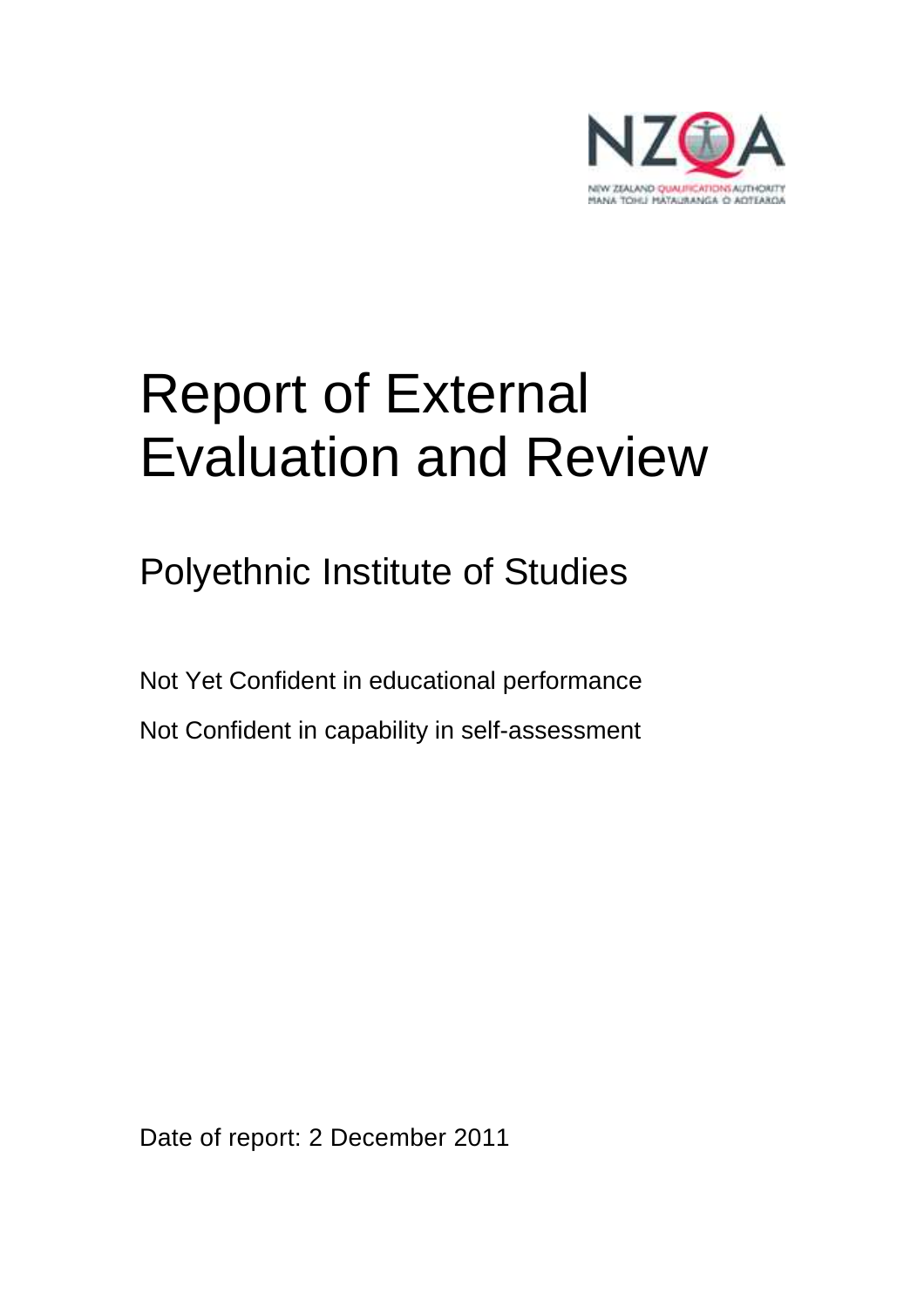## **Contents**

| 1. TEO in context                            | 3              |
|----------------------------------------------|----------------|
| 2. Scope of external evaluation and review   | 4              |
| 3. Conduct of external evaluation and review | $\overline{4}$ |
|                                              |                |
|                                              |                |
|                                              |                |
|                                              |                |

MoE Number: 9471 NZQA Reference: C04992 Date of EER visit: 30 June and 1 July 2011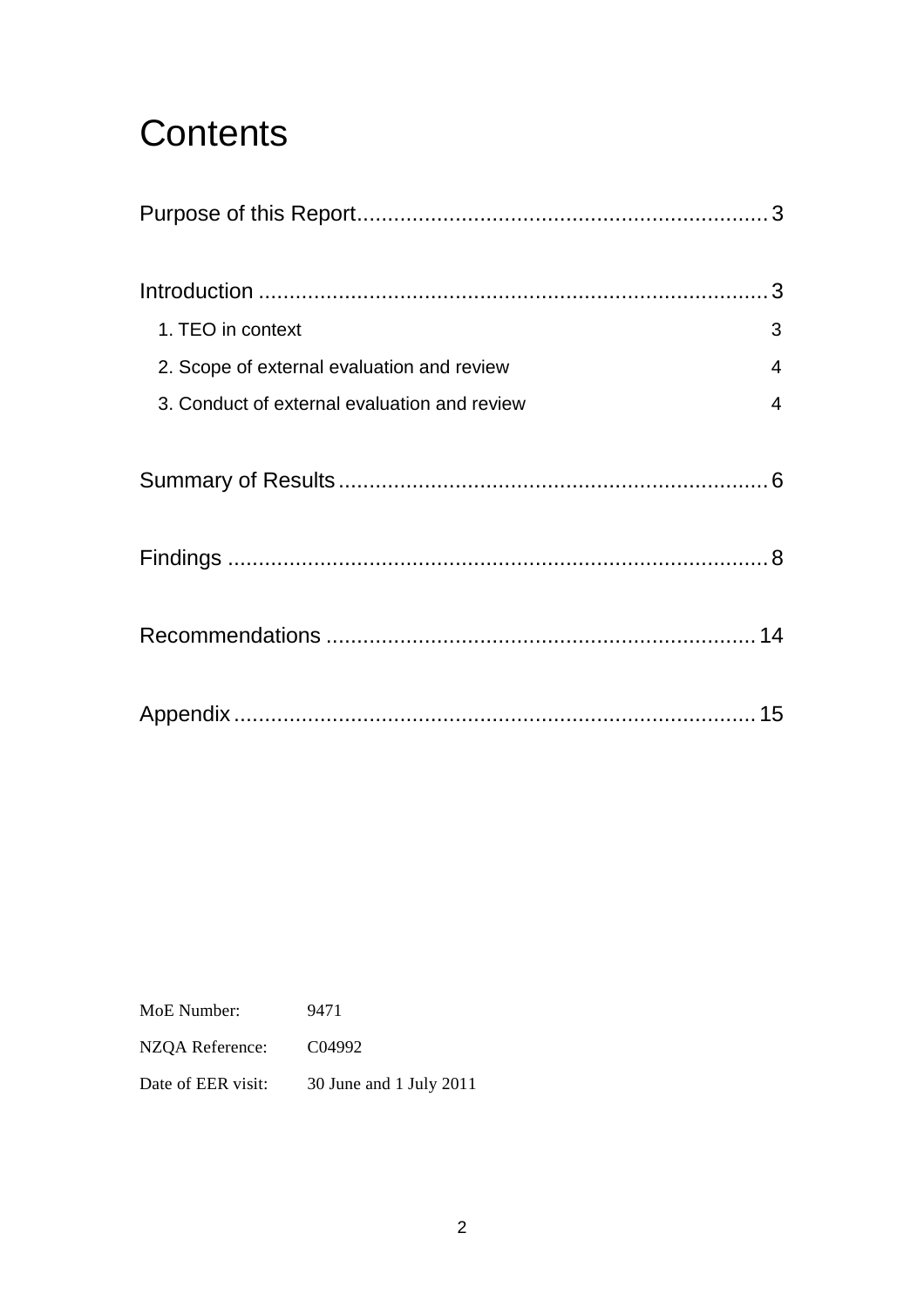## Purpose of this Report

*The purpose of this external evaluation and review report is to provide a public statement about the Tertiary Education Organisation's (TEO) educational performance and capability in self-assessment. It forms part of the accountability process required by Government to inform investors, the public, students, prospective students, communities, employers, and other interested parties. It is also intended to be used by the TEO itself for quality improvement purposes.* 

## Introduction

### 1. TEO in context

| Name                              | Polyethnic Institute of Studies (Polyethnic Institute)                                                                                                                              |
|-----------------------------------|-------------------------------------------------------------------------------------------------------------------------------------------------------------------------------------|
| Location:                         | 20 Otara Rd, Otara, Auckland                                                                                                                                                        |
| Type:                             | Private Training Establishment                                                                                                                                                      |
| First registered:                 | 2004                                                                                                                                                                                |
| Number of students:               | Domestic (Tertiary Education Commission-funded):<br>Polyethnic Certificate in ESOL (Level 3) (20<br>students)<br>Intensive Literacy and Numeracy (part-time) (80<br>students)       |
|                                   | International:<br>Polyethnic Certificate in ESOL (Level 3) (15<br>students)                                                                                                         |
| Number of staff:                  | Managing director, office manager, course director,<br>academic dean, plus three full-time teaching staff                                                                           |
| Scope of active<br>accreditation: | New Zealand Qualifications Framework accreditation for<br>various domains up to level 3 in the areas of ESOL,<br>communication, retail, service sector, business, and<br>computing. |
|                                   | In June 2011, Polyethnic Institute was accredited by NZQA<br>to deliver and assess the National Diploma in Business<br>Administration (Level 5).                                    |
| Sites:                            | Head office and training centre, Otara, Auckland                                                                                                                                    |
| Distinctive<br>characteristics:   | Polyethnic Institute evolved from a community development<br>initiative in the early 2000s. The organisation was<br>purchased by the current owner in 2003 and formally             |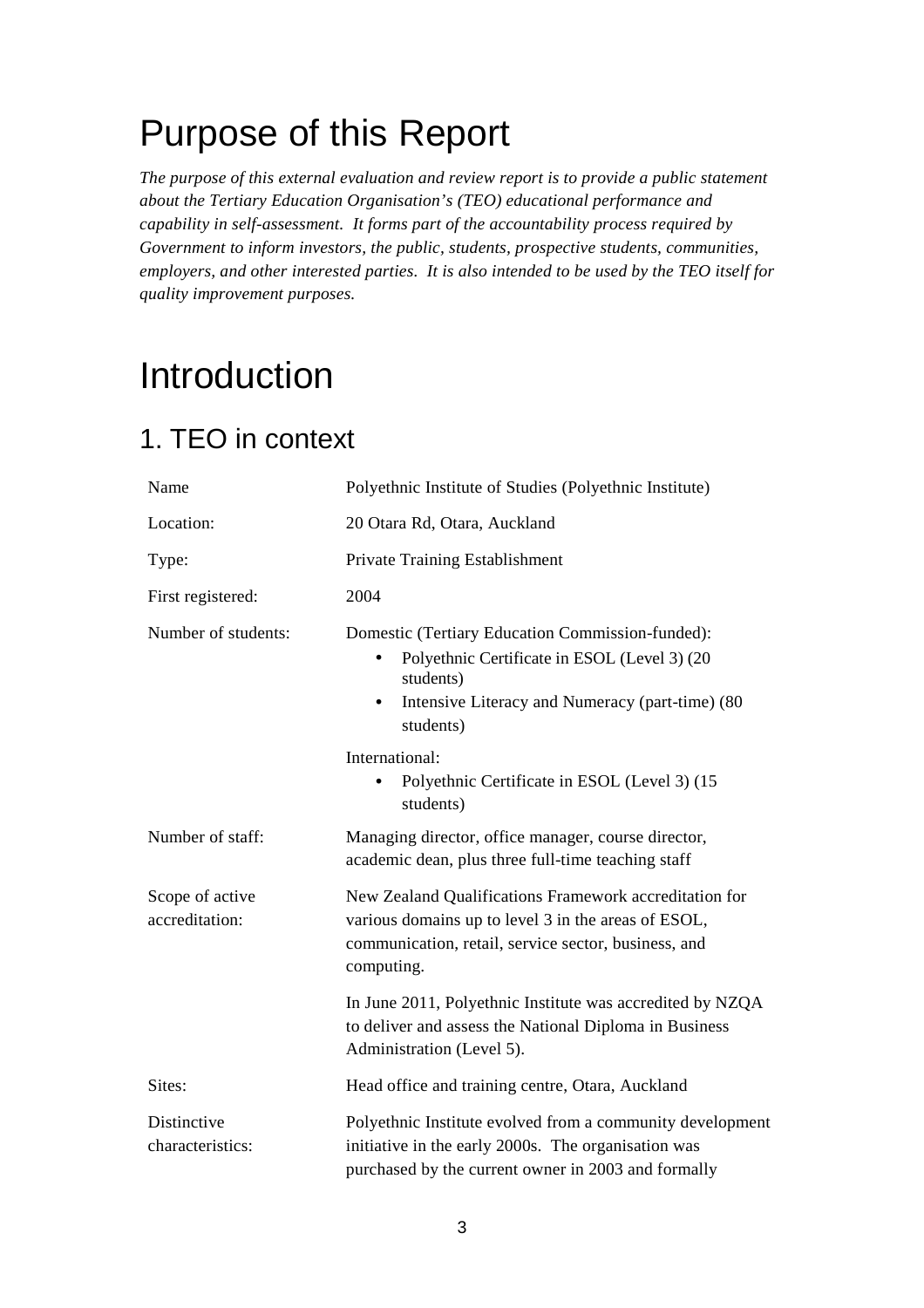|                                        | established as a PTE in 2004.                                                                                                                                                                                                               |
|----------------------------------------|---------------------------------------------------------------------------------------------------------------------------------------------------------------------------------------------------------------------------------------------|
| Recent significant<br>changes:         | N/A                                                                                                                                                                                                                                         |
| Previous quality<br>assurance history: | The previous quality assurance visit by NZQA, an audit in<br>September 2008, found Polyethnic Institute to be largely<br>compliant, although the moderation of assessments was not<br>meeting requirements. This issue is not yet resolved. |
|                                        | Polyethnic Institute is a signatory to the Code of Practice for<br>the Pastoral Care of International Students.                                                                                                                             |
|                                        | Polyethnic Institute is currently compliant with mandatory<br>student fee protection requirements.                                                                                                                                          |

established as a PTE in 2004.

### 2. Scope of external evaluation and review

The scope for the external evaluation and review consisted of the mandatory focus areas:

- Governance, management, and strategy
- Student support including international students.

The following focus areas constitute all of Polyethnic Institute's current programme portfolio:

- Polyethnic Certificate in English for Speakers of Other Languages (ESOL) (Level 3, 102 credits)
- Adult Intensive Literacy and Numeracy courses.

### 3. Conduct of external evaluation and review

*All external evaluation and reviews are conducted in accordance with NZQA's published policies and procedures. The methodology used is described fully in the document Policy and Guidelines for the Conduct of External Evaluation and Review available at: http://www.nzqa.govt.nz/providers-partners/registration-and-accreditation/externalevaluation-and-review/policy-and-guidelines-eer/introduction/* 

The external evaluation and review (EER) was conducted in late June 2011. Prior to the EER visit, the lead evaluator visited the site and met with the managing director and the office manager to agree the EER scope. A one and a half-day EER visit was made to the Polyethnic Institute site in Otara, where the evaluation team, consisting of the lead evaluator and one other evaluator, met with the managing director, management staff, teaching staff, students, and community representatives.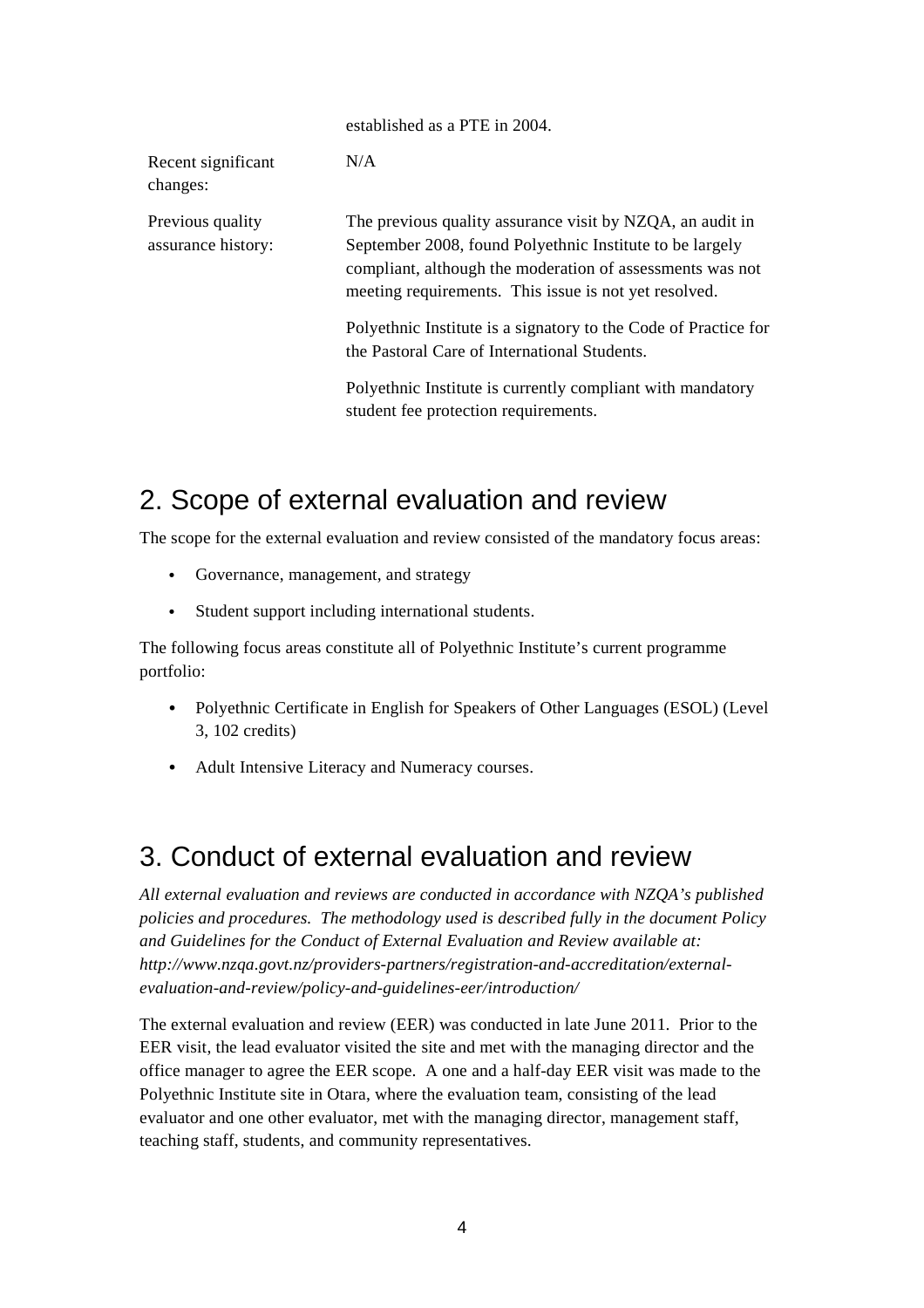Polyethnic Institute of Studies has had an opportunity to comment on the accuracy of this report, and submissions received have been fully considered by NZQA before finalising the report.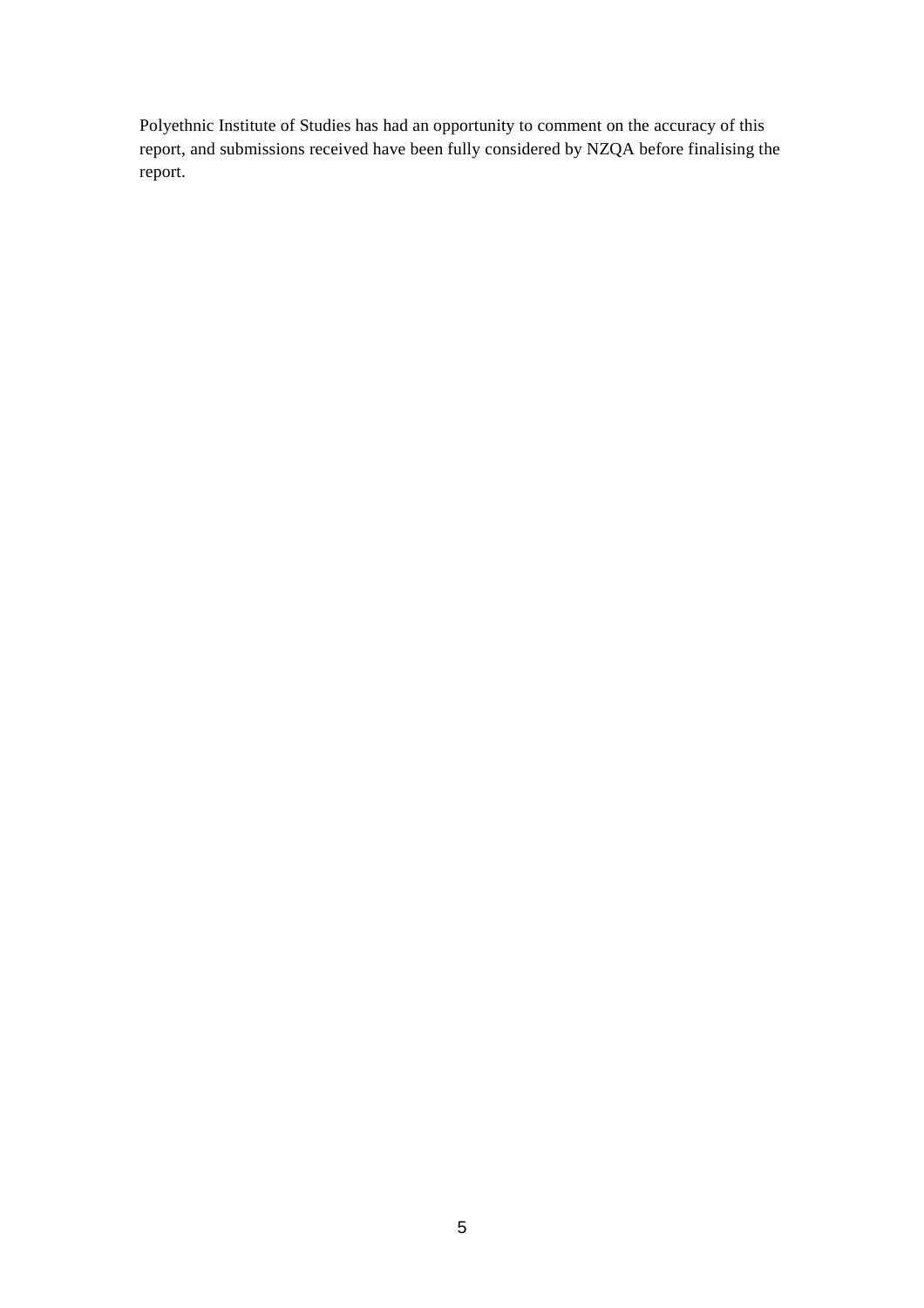## Summary of Results

### Statement of confidence on educational performance

NZQA is **Not Yet Confident** in the educational performance of **the Polyethnic Institute of Studies.**

Polyethnic Institute could not comprehensively demonstrate the long-term benefits of its programmes. Polyethnic Institute has a manual process to record the employment or further study destinations of ESOL students, but this information is not analysed and used to make improvements to the design and delivery of the programme. Information regarding outcomes of the Intensive Literacy and Numeracy programme was informal, anecdotal, and sketchy.

Evidence from the community members present at the EER indicates that Polyethnic Institute engages well with its community and is valued for the contribution it makes. Community members, staff, and students all commented on the hugely positive influence the organisation has made on the lives of some of its students.

At 61 per cent, qualification completion rates on the ESOL programme are, according to Tertiary Education Commission information, approximate to the national average. The TEO has not benchmarked itself in any other manner. Staff are expecting the current cohort of 20 students to achieve approximately 85-90 per cent qualification completion. Achievement on the Intensive Literacy and Numeracy programme was difficult to determine at the time of the EER visit as the TEO has not summarised the results of preand post-course assessment. Summary information received since, indicates that 79 per cent of Polytechnic Institute's Intensive Literacy and Numeracy students have progressed at least one step in numeracy and one of the literacy bands. The TEC minimum requirement is 80 per cent progression.

Feedback from students indicates that courses have an appropriate mix of theory and practice and that courses are delivered in a manner that enables learners to understand and achieve. Teachers and students relate well to each other.

Polyethnic Institute's pre-enrolment guidance for the Intensive Literacy and Numeracy programme is poor, resulting in some students entering the programme with insufficient levels of English to enable them to engage properly in the Intensive Literacy and Numeracy programme and achieve the learning outcomes.

### Statement of confidence on capability in self-assessment

NZQA is **Not Confident** in the capability in self-assessment of **the Polyethnic Institute of Studies**.

There is little evidence that the TEO recognises the value of self-assessment and systematically uses it as a tool to improve its educational performance. To date, improvement has tended to be intuitive, reactive, and piecemeal rather than as a result of systematic long-term planning. Polyethnic Institute has systems for gathering learner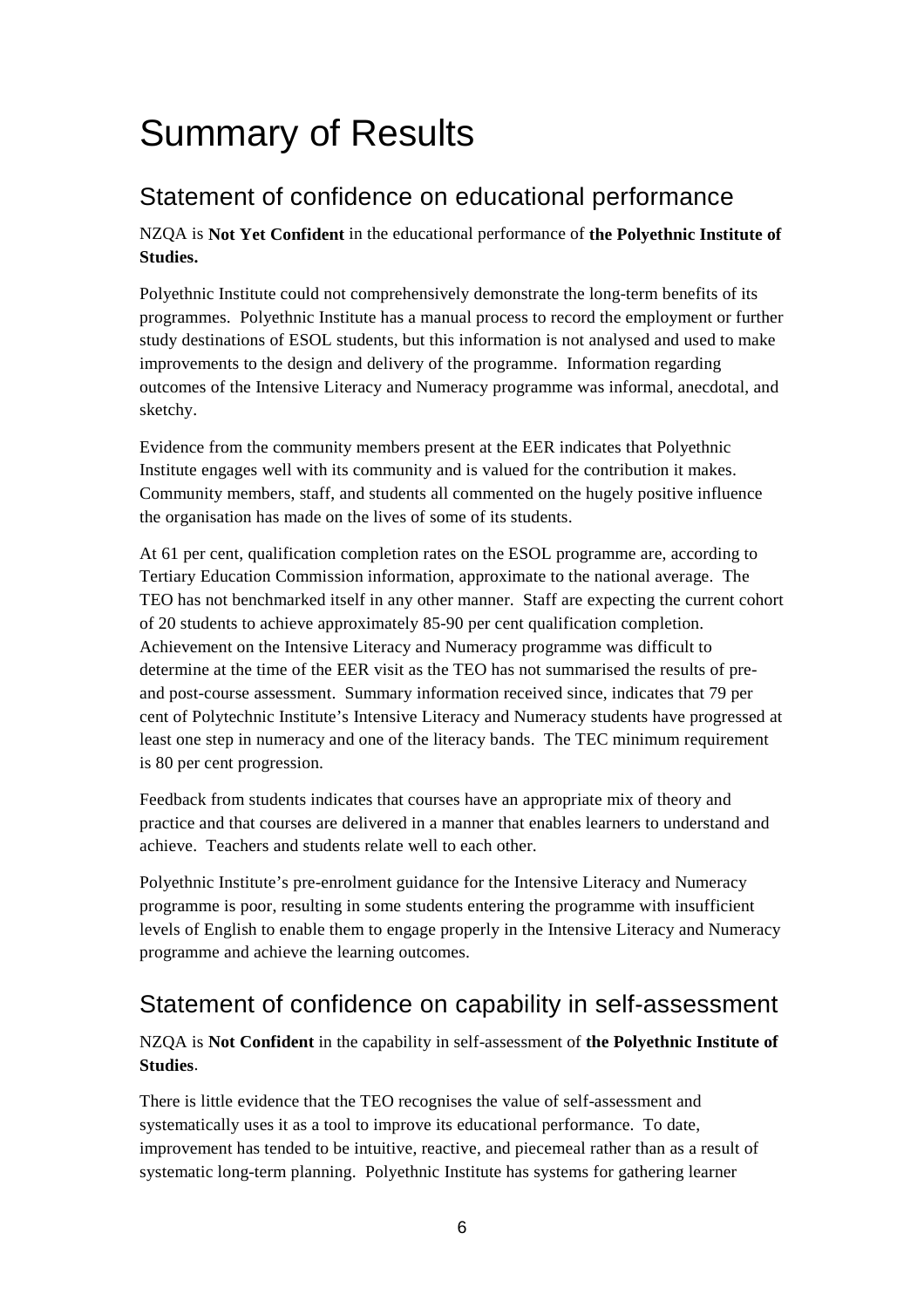feedback, but there was no evidence that this information was being used to make improvements to the programmes.

Individual student unit standard achievement was being tracked on the ESOL programme. Although the Intensive Literacy and Numeracy students are being assessed at the beginning and end of the programme using the National Assessment Tool (NAT), this information was not being used to inform the teaching programme. Teaching staff were not aware of, and did not have ready access to, the NAT assessment results. Staff were therefore planning and delivering their teaching in isolation from the NAT results.

The challenge for Polyethnic Institute is to direct its self-assessment efforts into developing a greater level of understanding of educational principles and how to use this understanding to bring about improvements linked to measurable educational outcomes.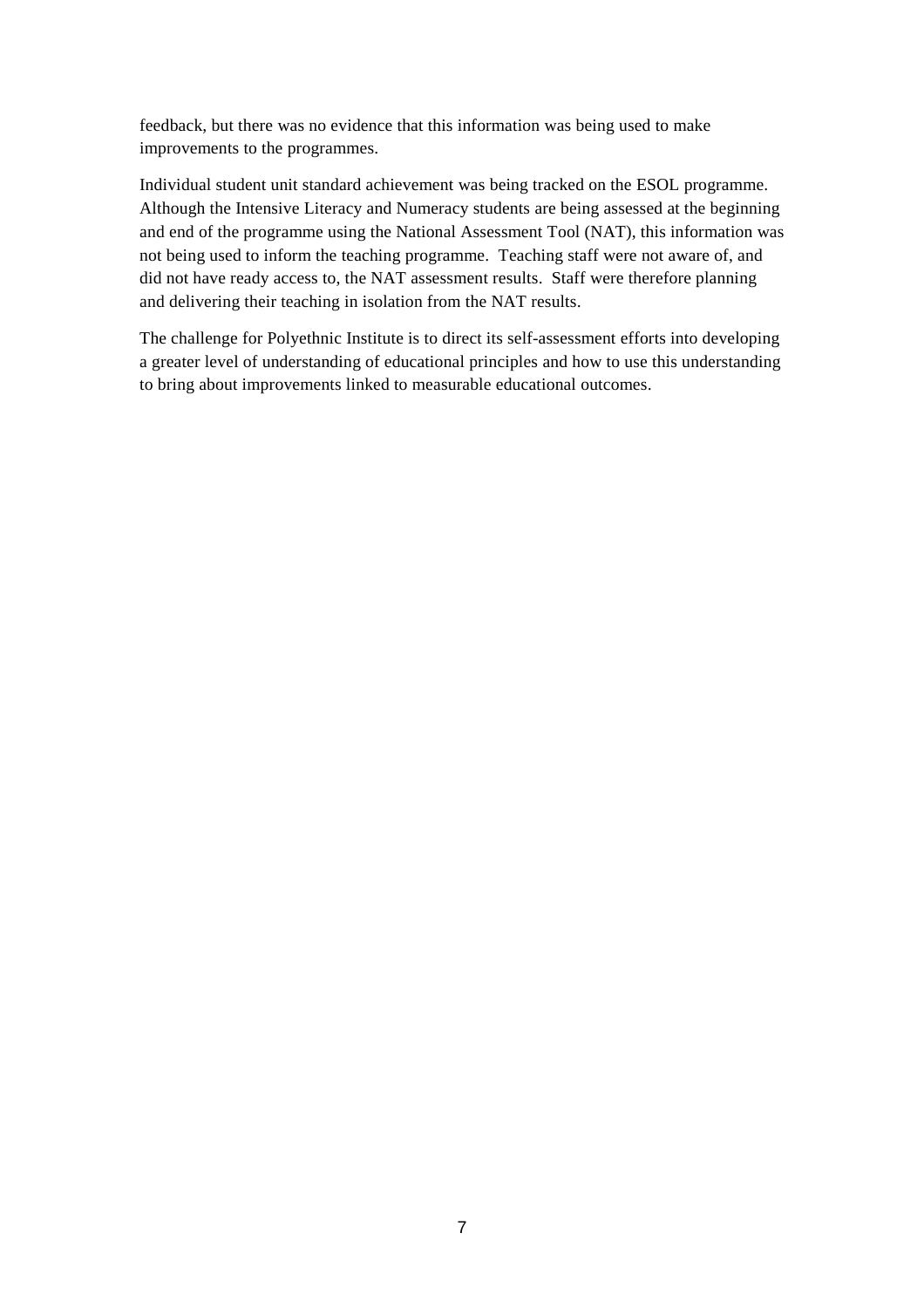## $Findings<sup>1</sup>$

 $\overline{a}$ 

#### 1.1 How well do learners achieve?

The rating for performance in relation to this key evaluation question is **Adequate.**

The rating for capability in self-assessment for this key evaluation question is **Adequate.**

At 61 per cent, qualification completion rates on the ESOL programme are, according to Tertiary Education Commission information, approximate to the national average. The TEO has not benchmarked its ESOL results in any other way. Staff are expecting the current cohort of 20 students to achieve approximately 85-90 per cent qualification completion. Results to date, half-way through the programme, indicate that they are on track to do so. Management staff believe that this increase in achievement is mainly due to using the Intensive Literacy and Numeracy programme as a preparation and selection tool for the ESOL programme. Achievement on the Intensive Literacy and Numeracy programme was difficult to determine as at the time of the EER visit, the TEO had not summarised the results of pre- and post-course assessment. Hence the TEO does not to quantify the numbers of students who they expect to achieve, at what rate they expect achievement to occur, and what they expect students to learn. Summary information received since the EER visit, indicates that 79 per cent of Polytechnic Institute's Intensive Literacy and Numeracy students have progressed at least one step in numeracy and one of the literacy bands. The TEC minimum requirement is 80 per cent progression.

The organisation does not have a systematic approach to increasing student achievement, and staff do not appear to have an in-depth understanding of the factors that contribute to student success. They do not have systems in place for planning and regularly monitoring incremental achievement to enable the teaching to be tailored accordingly. Monitoring student achievement on a week-by-week basis is largely based on the intuition of the teaching staff. It is likely, therefore, that individual student success is the result of individual student and/or staff effort rather than methodical processes by Polyethnic Institute. Successful qualification completion may improve graduates' employment prospects or open opportunities for further study.

There is a strong emphasis on the spiritual, emotional, and social needs of the students as perceived by Polyethnic Institute management. While these aspects are important, educational achievement appears to be a secondary consideration. Student feedback indicates varying levels of acceptance of the non-academic activities and some learners felt their learning was marginalised by using their time in this manner.

 $1$  The findings in this report are derived using a standard process and are based on a targeted sample of the organisation's activities.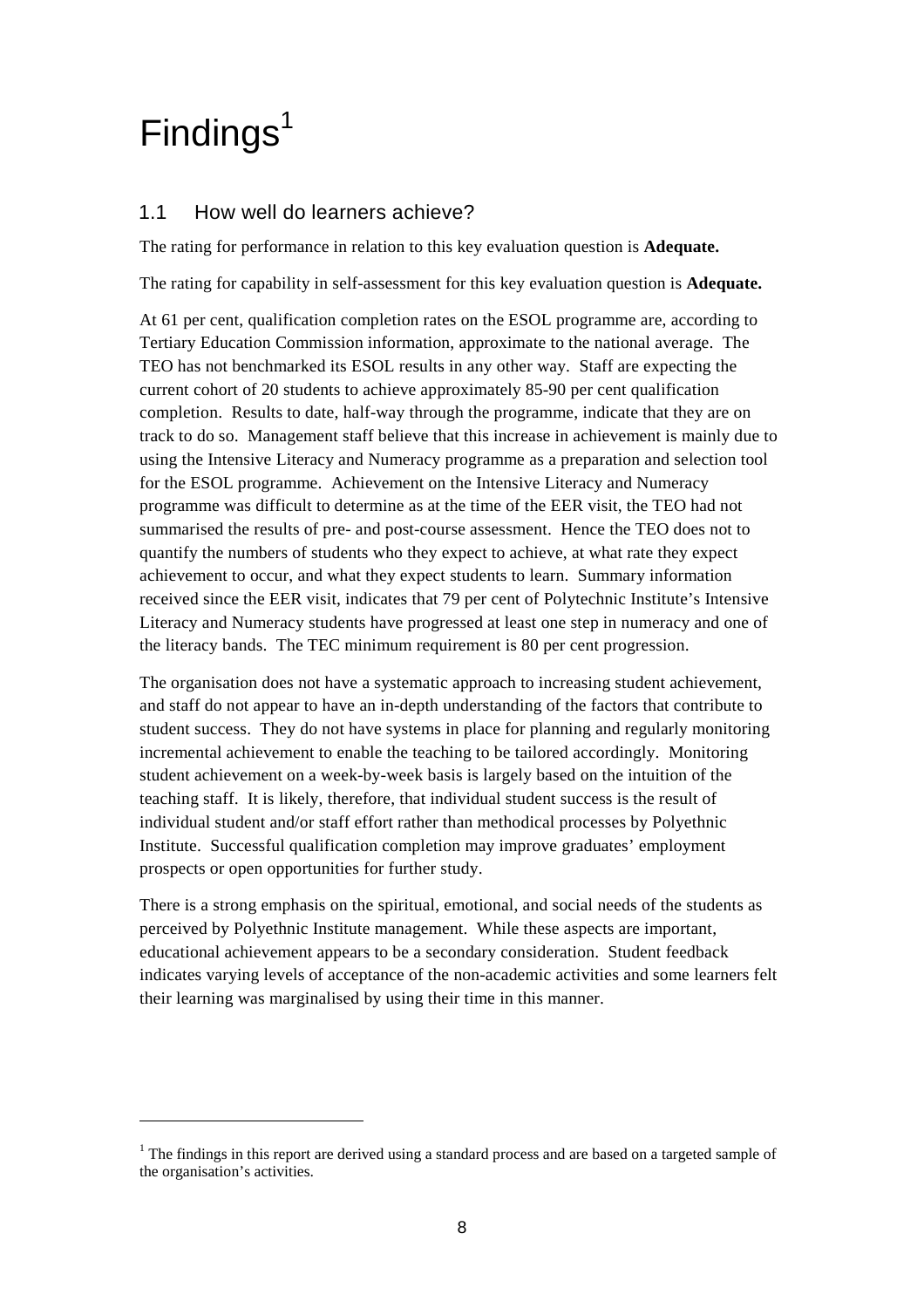#### 1.2 What is the value of the outcomes for key stakeholders, including learners?

The rating for performance in relation to this key evaluation question is **Adequate.**

The rating for capability in self-assessment for this key evaluation question is **Adequate.** 

Polyethnic Institute could not comprehensively demonstrate the long-term benefits of its programmes. Polyethnic Institute has a book in which the employment or further study destinations of most of the ESOL students are recorded, but this information is not summarised or analysed and used to make improvements to the design and delivery of the programme. Information regarding outcomes of the Intensive Literacy and Numeracy programme was anecdotal and sketchy.

Evidence from the community members present at the EER indicates that Polyethnic Institute engages well with its community and is valued for the contribution it makes. Community members, staff, and students all commented on the hugely positive influence the organisation has had on the lives of some of its students by assisting them to learn English to improve their ability to engage with the wider community. Some of these students had resided in New Zealand for years or even decades but had not previously taken the opportunity to learn English.

Management staff reported that some of the graduates from the ESOL programme go on to further study at Manukau Institute of Technology or Best Training. Polyethnic staff have occasional conversations with representatives from the destination organisations but do not systematically use the information gained to shape improvements.

The majority of international students enter the programme with the aim of progressing to a level 5 qualification, gaining a work permit and, ultimately, permanent residency. Several individual successes on this pathway were cited, but there was no formal analysis of how many students achieve this goal or an analysis of the ways in which they could be assisted. Polyethnic Institute has subscribed to a book called How to Get a Job, which has Polytechnic Institute's name over-printed on the cover, and provides a copy to each student at the beginning of their course to assist them to find work to supplement their study. The book is comprehensive but unlikely to be easily understood and used by someone at the beginning of an ESOL or literacy programme.

#### 1.3 How well do programmes and activities match the needs of learners and other stakeholders?

The rating for performance in relation to this key evaluation question is **Poor.**

The rating for capability in self-assessment for this key evaluation question is **Poor.** 

It is unclear how external relationships enhance the quality of the programmes being delivered at Polyethnic Institute. The main source of external input appears to be through church organisations. More effective stakeholder engagement at all levels of the organisation would improve educational outcomes for students.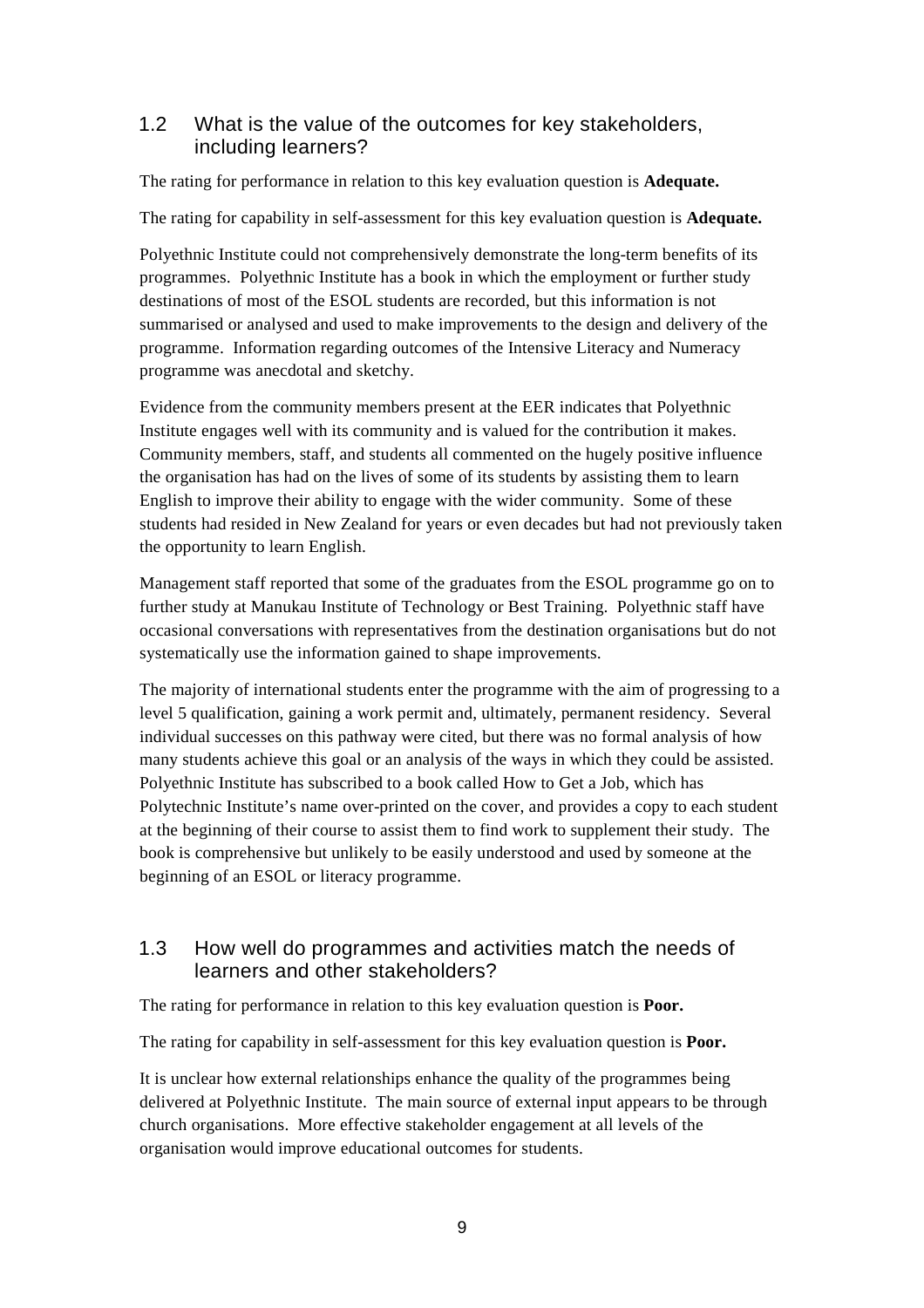The TEO has an advisory board which is made up primarily of members of staff and their partners. Although the advisory board is meeting regularly, without significant external input the board will not be able to assist the organisation to reflect on how it is performing and how it can improve.

A new business administration advisory committee has recently been formed to support the development of the level 5 National Diploma in Business Administration. Records showed that there are only two regular attendees at the meetings, one of whom is a staff member. In fact, one meeting, in which a number of decisions were recorded, had only one attendee, who was the Polyethnic Institute staff member. This programme has been developed solely to address the need expressed by the students for a level 5 qualification that will give them the opportunity to apply for a work permit. It is noted that there is no learning pathway to bridge ESOL level 3 to a level 5 business diploma. There was no evidence of reference to employers or the labour market in the development.

The organisation has made efforts to seek feedback from learners. However, despite some significant level of dissatisfaction raised in some of the surveys viewed, there was no indication that the issues had been raised or addressed. Management was not able to cite examples of how course content and delivery methodology had been changed as a result of feedback from learners or external stakeholders.

Of concern was the mismatch between the needs of a large percentage of the Intensive Literacy and Numeracy programme students and the intent of the programme. Many of the 80 places funded in the Intensive Literacy and Numeracy programme have been taken up by migrants, many of whom travel to Otara from other Auckland suburbs. Some of these students have insufficient understanding of English to be able to attempt the National Assessment Tool. For most, it is not literacy, and certainly not numeracy, that they lack, but English language development. The existence of a free and available programme appears to have led to the Intensive Literacy and Numeracy programme being informally adapted to try to cater for learners who would be better off on an ESOL programme. Restricting entry to the programme to those who have reasonable English but require literacy and/or numeracy development may raise achievement and also enable some of the locally based students who are currently on the waiting list to access a valuable literacy and numeracy development opportunity. This would be a better reflection of the intent of the Intensive Literacy and Numeracy guidelines through which this programme is funded.

#### 1.4 How effective is the teaching?

The rating for performance in relation to this key evaluation question is **Poor.**

The rating for capability in self-assessment for this key evaluation question is **Poor.** 

Teachers and students relate well to each other. Students spoke highly of Polyethnic Institute's teaching staff. They liked the open, friendly style and found their learning activities interesting and challenging. Students have regular access to the teaching staff.

Course evaluations completed by the learners contain lots of feedback. However, the processes stop at the collection and collation of data and there was no evidence that the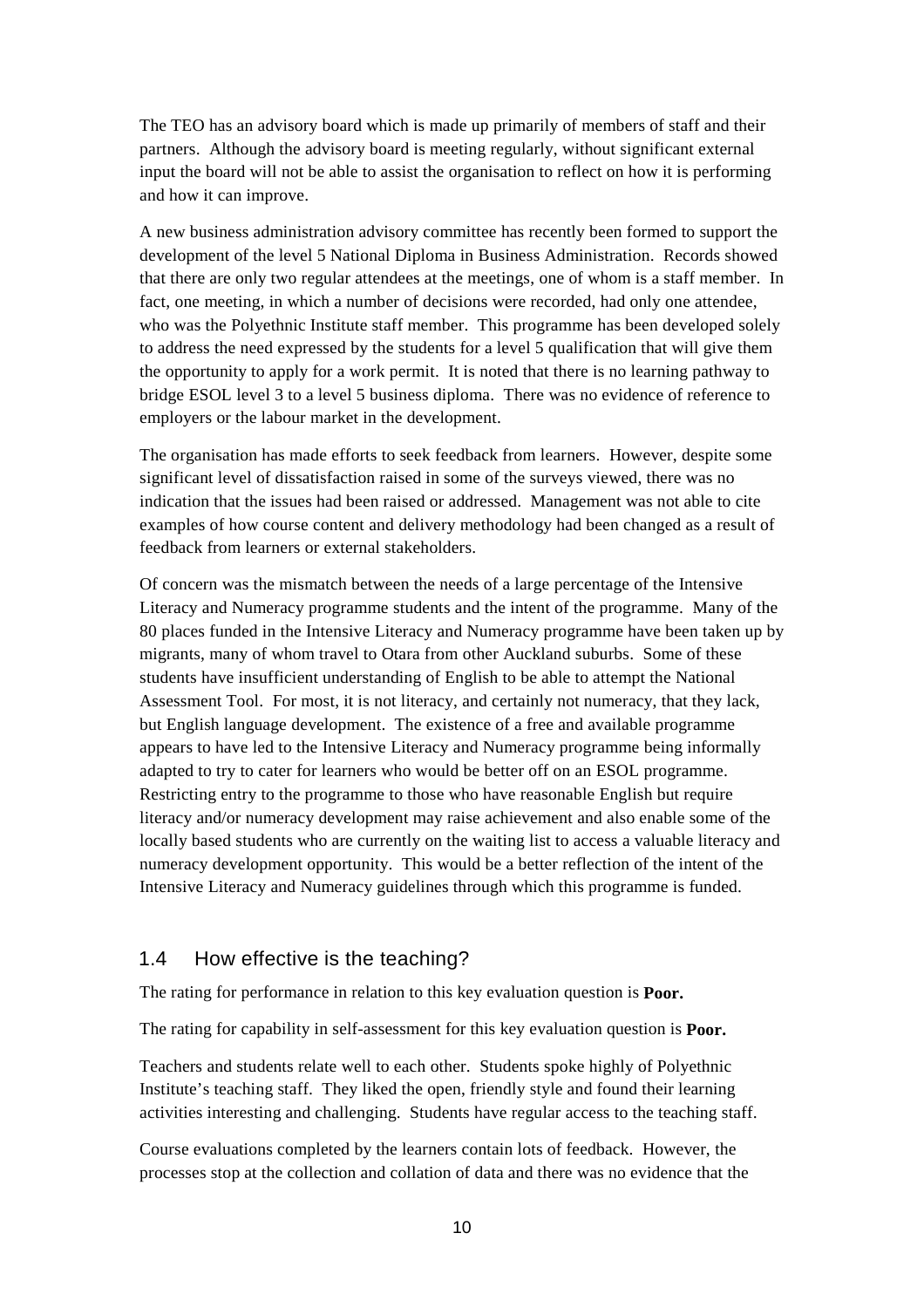information collected is systematically informing improvements to teaching practice. A more systematic approach following the gathering of feedback, which could include reporting back to students on actions taken, is essential and may improve educational outcomes for students.

Polyethnic Institute's website makes statements such as, "the Institute has proven itself a leader in this [language acquisition] field in New Zealand". There is no empirical evidence to support this statement and it is difficult to see how it could be substantiated, when few of the staff engage with professional bodies associated with the teaching of ESOL.

As a result of not meeting NZQA external moderation standards, Polyethnic Institute has recently contracted external expertise to assist with the moderation of assessments for the ESOL programme. This input has led to improvement in the nature of assessments, although at the time of the EER the second resubmission of the organisation's moderation action plan had not been approved by NZQA.

Polyethnic Institute has purchased pre-developed resources and assessments for the forthcoming National Diploma in Business Administration course. In doing so, there is a risk that the NDBA programme will be taught as a series of individual unit standards as opposed to a cohesive and integrated curriculum. Given that Polyethnic Institute had not recruited someone to teach the programme three weeks before the planned start, there is a danger that this will be the result.

Although there was evidence of Polyethnic Institute providing opportunities for staff to participate in authentic and meaningful discussion about teaching practice, there was still a marked absence of underpinning adult education principles in most of the material viewed. For instance, Polyethnic Institute has recently introduced a peer observation procedure. All staff have participated, but it appears at this stage to be a matter of compliance rather than an opportunity for genuine reflection with colleagues on teaching practice. More regular and ongoing feedback of a formative nature would lead to better teaching practice.

#### 1.5 How well are learners guided and supported?

The rating in this focus area for educational performance is **Adequate.**

The rating for capability in self-assessment for this focus area is **Adequate.**

Polyethnic Institute is passionate about the care and support it provides for the students. Christian belief is core to the organisation, and staff members believe strongly in practising what they espouse. However, the TEO has not specifically and systematically linked student support to student achievement and the support provided tends to be spontaneous and driven by the immediate needs of the students. A more analytical and methodical approach to student support could lead to increased completion rates.

Polyethnic Institute's pre-enrolment guidance for the Intensive Literacy and Numeracy programme is deficient, resulting in some students entering the programme with insufficient levels of English to enable them to engage properly in the Intensive Literacy and Numeracy programme and achieve the learning outcomes. More careful screening, guidance, and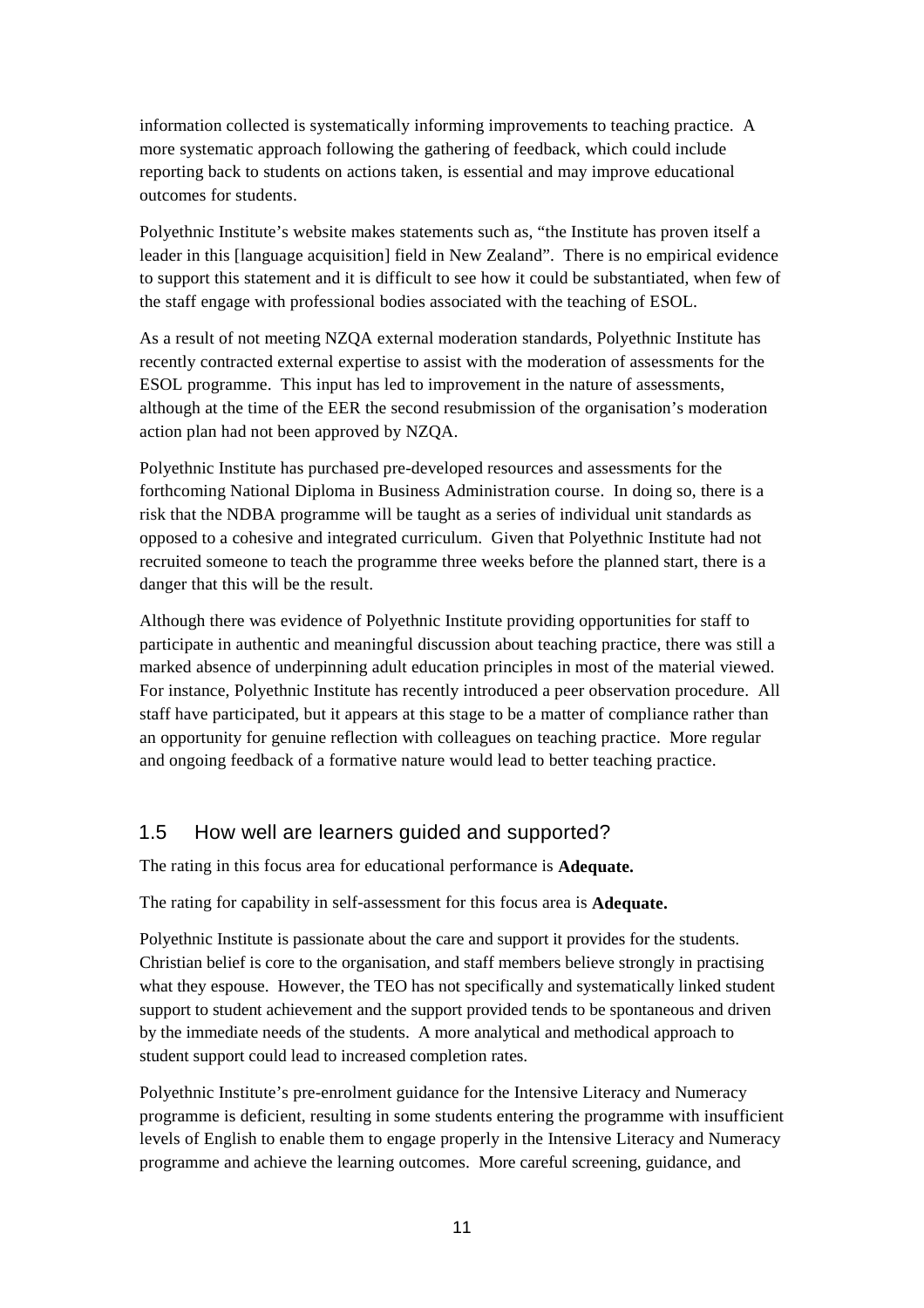selection of students would enhance their opportunities to progress and learn in the programme.

The staff offer support and coaching for those students seeking employment in New Zealand. Staff did not have any data available on the success of the service, nor had the TEO attempted to gain feedback from students six or 12 months later on how well prepared they were for employment. Better information would inform self-assessment decisions and business improvements and, if the results were positive, could be useful for Polyethnic Institute's marketing.

#### 1.6 How effective are governance and management in supporting educational achievement?

The rating for performance in relation to this key evaluation question is **Poor.**

The rating for capability in self-assessment for this key evaluation question is **Poor.** 

Polyethnic Institute is managed by the managing director/owner. Management and staff are passionate and dedicated to the organisation and its students. The EER team is concerned, however, about the suitability of the current facilities to accommodate Polyethnic Institute's planned expansion in student numbers and programme level.

Polyethnic Institute's website is not an accurate representation of the resources and facilities offered. Very few of the photographs are actually of the institute's facilities, especially the multi-storied building in the backdrop. Some statements on the website are difficult to decipher and contain grammatical and spelling errors, e.g. *"westernised mythology of Teaching".* An organisation teaching English language should be cognisant of the need to ensure that its key advertising material is grammatically accurate.

Clearly, there has been movement towards improved self-assessment and the TEO has made an effort to understand and improve educational performance of the ESOL programme. Self-assessment has generally been intuitive and based around the spiritual and social needs of the students and the familial values of the organisation rather than a focus on educational achievement.

The challenge for Polyethnic Institute is to direct its efforts into developing a greater level of understanding of educational principles and bringing about consequent improvement by a more systematic analysis and consequent action from self-assessment activities.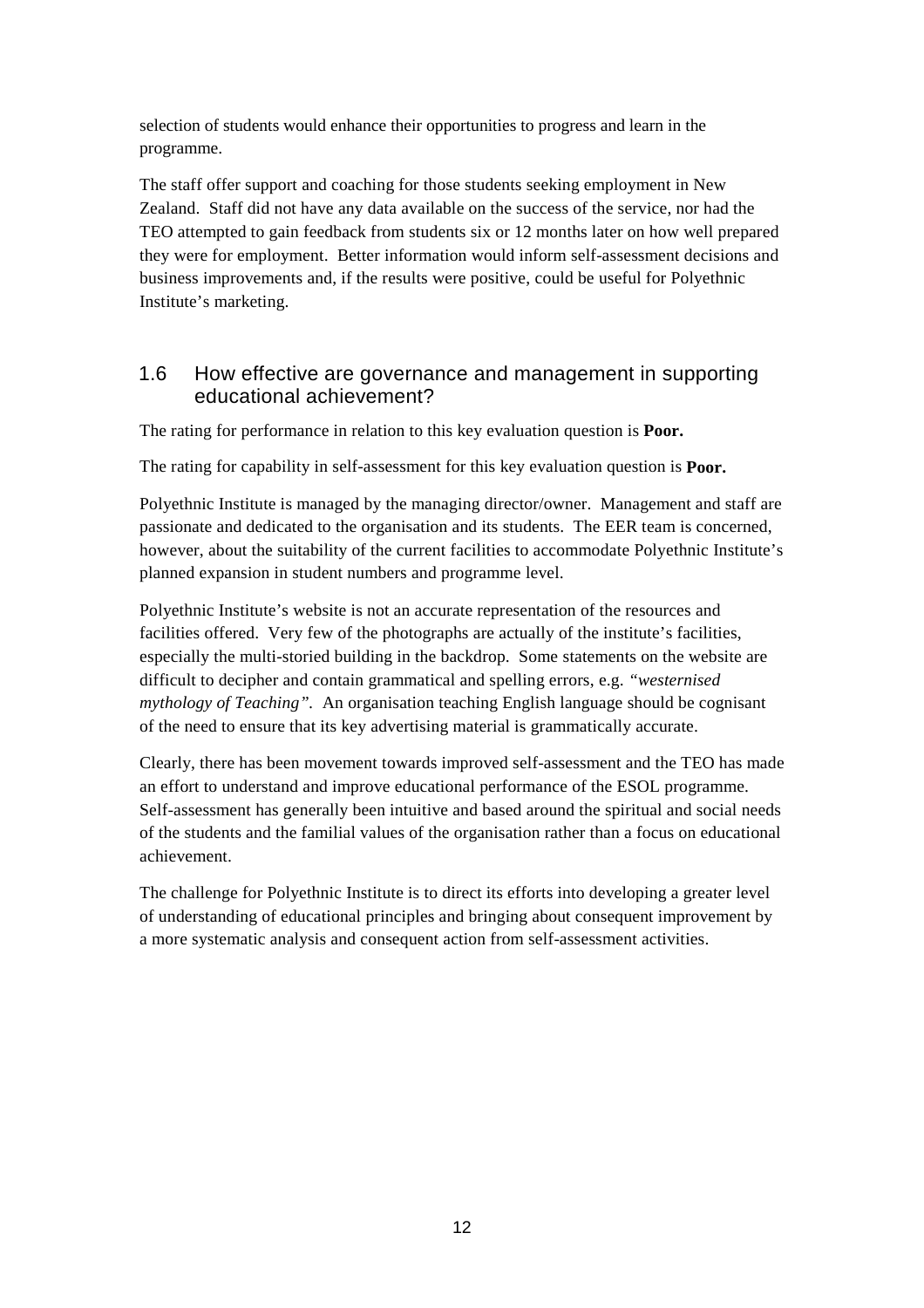### Focus Areas

*This section reports significant findings in each focus area, not already covered in Part 1.* 

#### 2.1 Focus area: Governance, management, and strategy

The rating in this focus area for educational performance is **Poor.**

The rating for capability in self-assessment for this focus area is **Poor.** 

#### 2.2 Focus area: Student support Including international students

The rating in this focus area for educational performance is **Good.**

The rating for capability in self-assessment for this focus area is **Adequate.** 

Polyethnic Institute is providing a supportive learning environment for its international students and is keeping in contact outside of the normal hours of tuition. The students interviewed at this evaluation were very positive about their experience at Polyethnic Institute and of the quality of the support offered, and it was evident that they regularly recommend the organisation to their friends and colleagues.

#### 2.3 Focus Area: Polyethnic Certificate in English for Speakers of Other Languages (ESOL) (Level 3)

The rating in this focus area for educational performance is **Adequate.**

The rating for capability in self-assessment for this focus area is **Poor.** 

#### 2.4 Focus Area: Adult Intensive Literacy and Numeracy programme

The rating in this focus area for educational performance is **Adequate**.

The rating for capability in self-assessment for this focus area is **Poor**.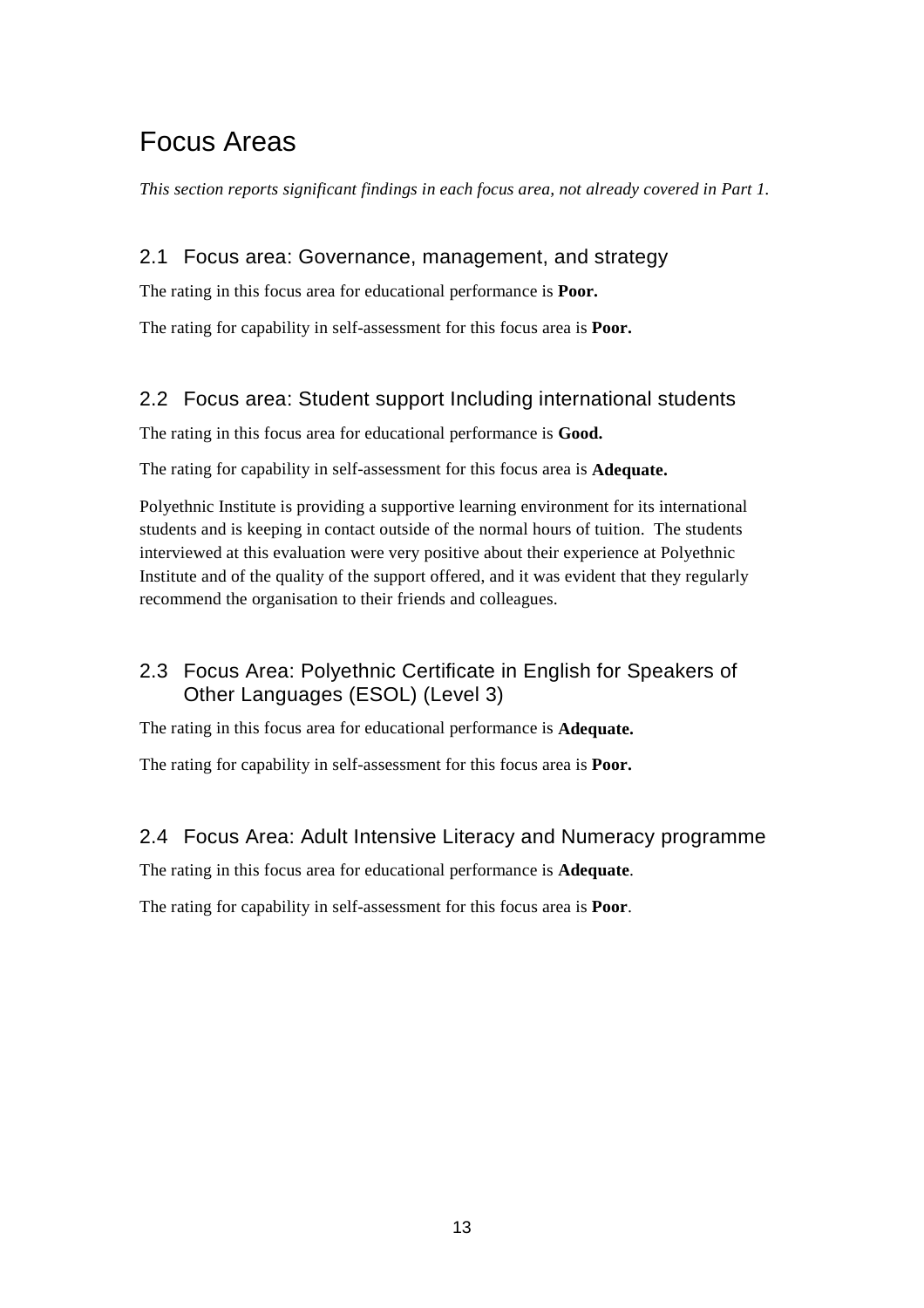## Recommendations

There are no recommendations arising from the external evaluation and review other than those implied or expressed within the report.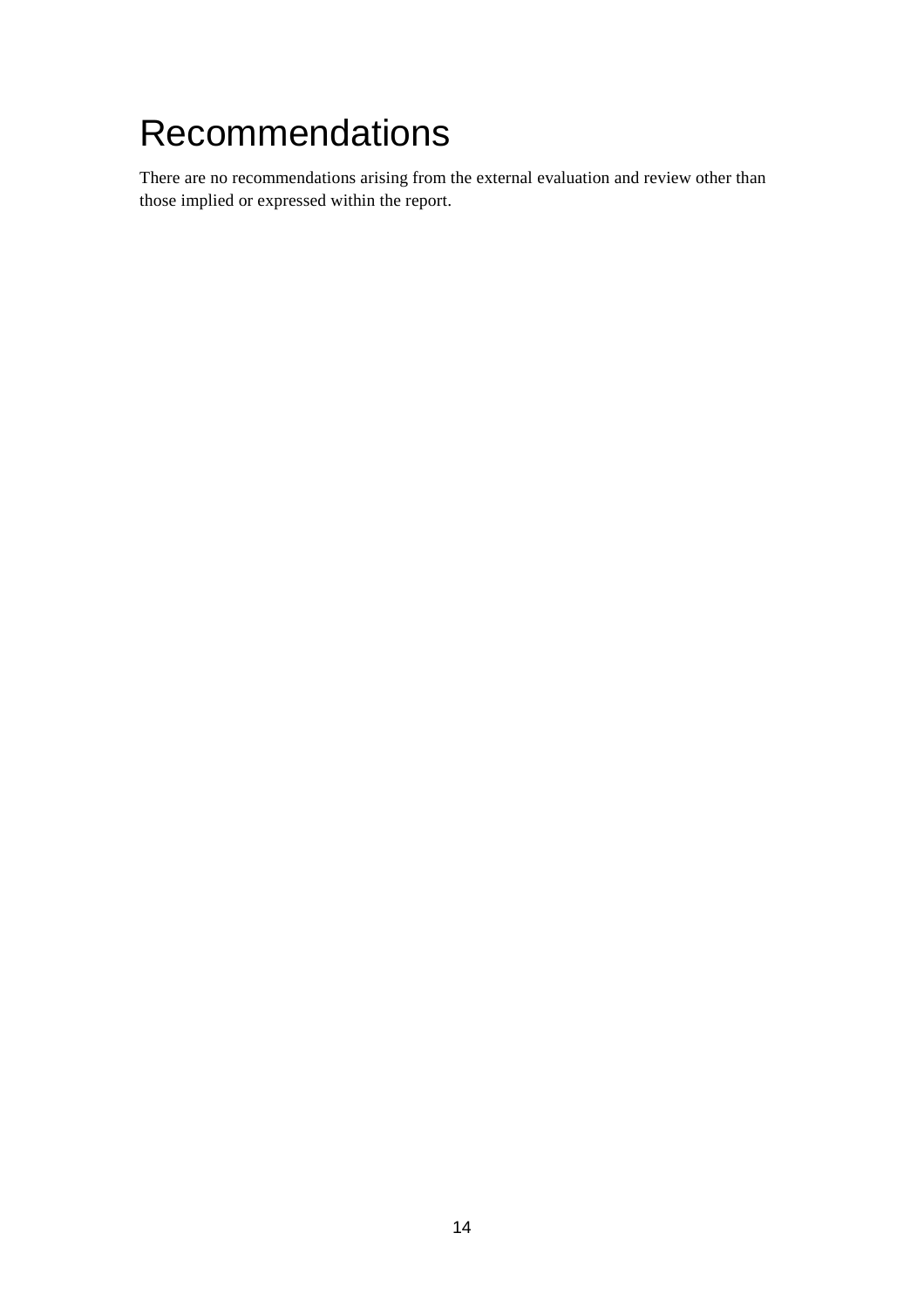## Appendix

### Regulatory basis for external evaluation and review

*Self-assessment and external evaluation and review are requirements of course approval and accreditation (under sections 258 and 259 of the Education Act 1989) for all TEOs that are entitled to apply. The requirements are set through the course approval and accreditation criteria and policies established by NZQA under section 253(1)(d) and (e) of the Act.* 

*In addition, for registered private training establishments, the criteria and policies for their registration require self-assessment and external evaluation and review at an organisational level in addition to the individual courses they own or provide. These criteria and policies are set by NZQA under section 253(1)(ca) of the Act.* 

*NZQA is responsible for ensuring TEOs continue to comply with the policies and criteria after the initial granting of approval and accreditation of courses and/or registration. The New Zealand Vice-Chancellors' Committee (NZVCC) has statutory responsibility for compliance by universities.* 

*This report reflects the findings and conclusions of the external evaluation and review process, conducted according to the policies and criteria approved by the NZQA Board.* 

*The report identifies strengths and areas for improvement in terms of the organisation's educational performance and capability in self-assessment.* 

*External evaluation and review reports are one contributing piece of information in determining future funding decisions where the organisation is a funded TEO subject to an investment plan agreed with the Tertiary Education Commission.* 

*External evaluation and review reports are public information and are available from the NZQA website (www.nzqa.govt.nz).* 

*Information relevant to the external evaluation and review process, including the publication Policy and Guidelines for the Conduct of External Evaluation and Review, is available at: http://www.nzqa.govt.nz/providers-partners/registration-andaccreditation/external-evaluation-and-review/policy-and-guidelines-eer/introduction/*